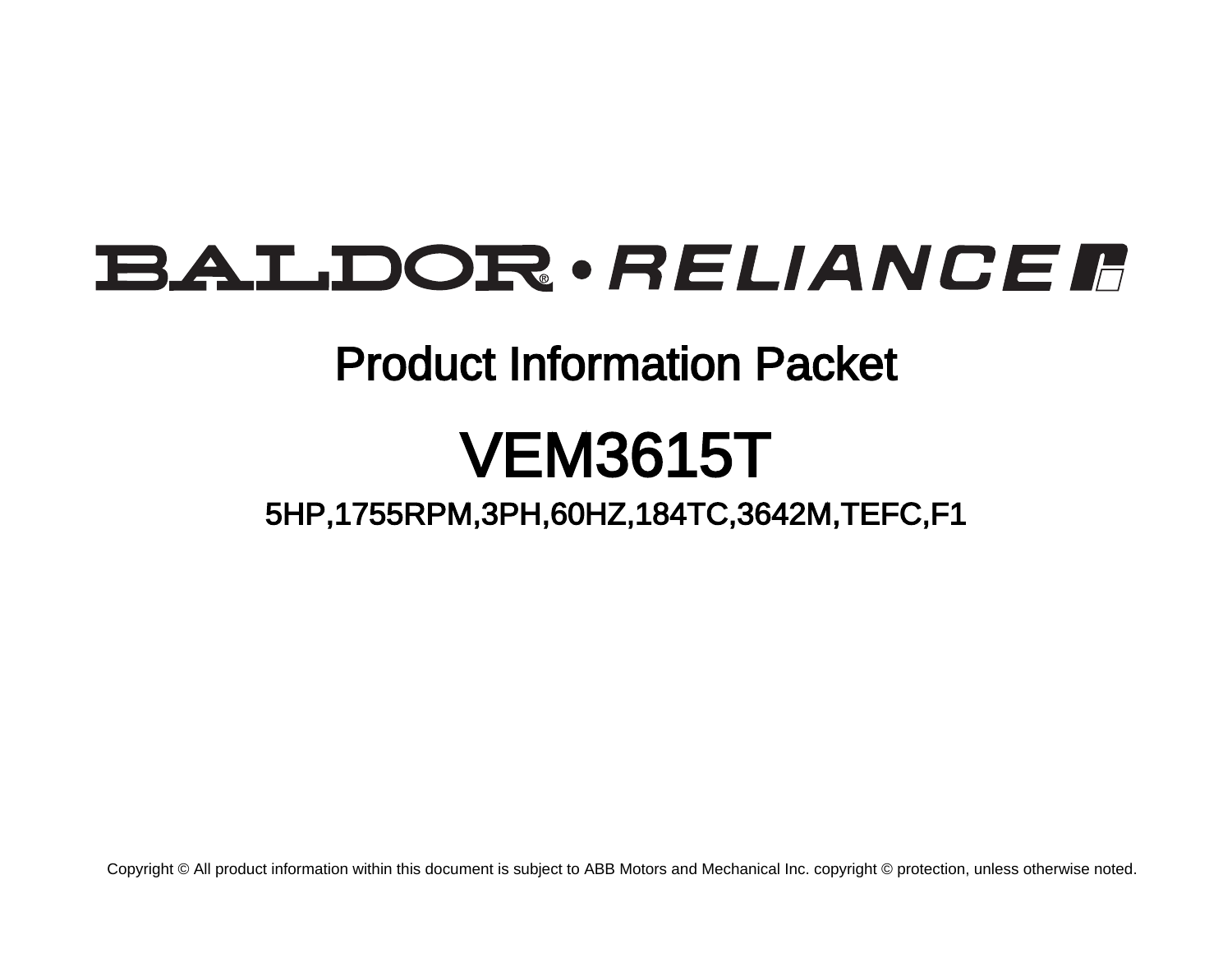#### BALDOR · RELIANCE F Product Information Packet: VEM3615T - 5HP,1755RPM,3PH,60HZ,184TC,3642M,TEFC,F1

| <b>Part Detail</b> |        |             |            |             |        |                      |            |  |
|--------------------|--------|-------------|------------|-------------|--------|----------------------|------------|--|
| Revision:          | B      | Status:     | PRD/A      | Change #:   |        | Proprietary:         | No         |  |
| Type:              | AC     | Elec. Spec: | 36WGQ032   | CD Diagram: | CD0005 | Mfg Plant:           |            |  |
| Mech. Spec:        | 36A003 | Layout:     | 36LYA003   | Poles:      | 04     | <b>Created Date:</b> | 12-03-2020 |  |
| Base:              | N      | Eff. Date:  | 12-02-2021 | Leads:      | 9#16   |                      |            |  |

| <b>Specs</b>                           |                         |                                  |                              |
|----------------------------------------|-------------------------|----------------------------------|------------------------------|
| <b>Catalog Number:</b>                 | <b>VEM3615T</b>         | <b>Heater Indicator:</b>         | No Heater                    |
| Enclosure:                             | <b>TEFC</b>             | <b>Insulation Class:</b>         | F                            |
| Frame:                                 | 184TC                   | <b>Inverter Code:</b>            | <b>Inverter Ready</b>        |
| <b>Frame Material:</b>                 | Steel                   | IP Rating:                       | <b>NONE</b>                  |
| Motor Letter Type:                     | Three Phase             | <b>KVA Code:</b>                 | J                            |
| Output @ Frequency:                    | 5.000 HP @ 60 HZ        | <b>Lifting Lugs:</b>             | <b>Standard Lifting Lugs</b> |
| Synchronous Speed @ Frequency:         | 1800 RPM @ 60 HZ        | <b>Locked Bearing Indicator:</b> | Locked Bearing               |
| Voltage @ Frequency:                   | 230.0 V @ 60 HZ         | Motor Lead Quantity/Wire Size:   | 9 @ 16 AWG                   |
|                                        | 460.0 V @ 60 HZ         | <b>Motor Lead Exit:</b>          | Ko Box                       |
| XP Class and Group:                    | None                    | <b>Motor Lead Termination:</b>   | <b>Flying Leads</b>          |
| <b>XP Division:</b>                    | Not Applicable          | Motor Type:                      | 3642M                        |
| <b>Agency Approvals:</b>               | <b>CSA</b>              | <b>Mounting Arrangement:</b>     | F <sub>1</sub>               |
|                                        | <b>CSA EEV</b>          | Power Factor:                    | 78                           |
|                                        | <b>UR</b>               | <b>Product Family:</b>           | <b>General Purpose</b>       |
| <b>Auxillary Box:</b>                  | No Auxillary Box        | <b>Pulley End Bearing Type:</b>  | Ball                         |
| <b>Auxillary Box Lead Termination:</b> | None                    | <b>Pulley Face Code:</b>         | C-Face                       |
| <b>Base Indicator:</b>                 | No Mounting             | <b>Pulley Shaft Indicator:</b>   | Standard                     |
| <b>Bearing Grease Type:</b>            | Polyrex EM (-20F +300F) | <b>Rodent Screen:</b>            | None                         |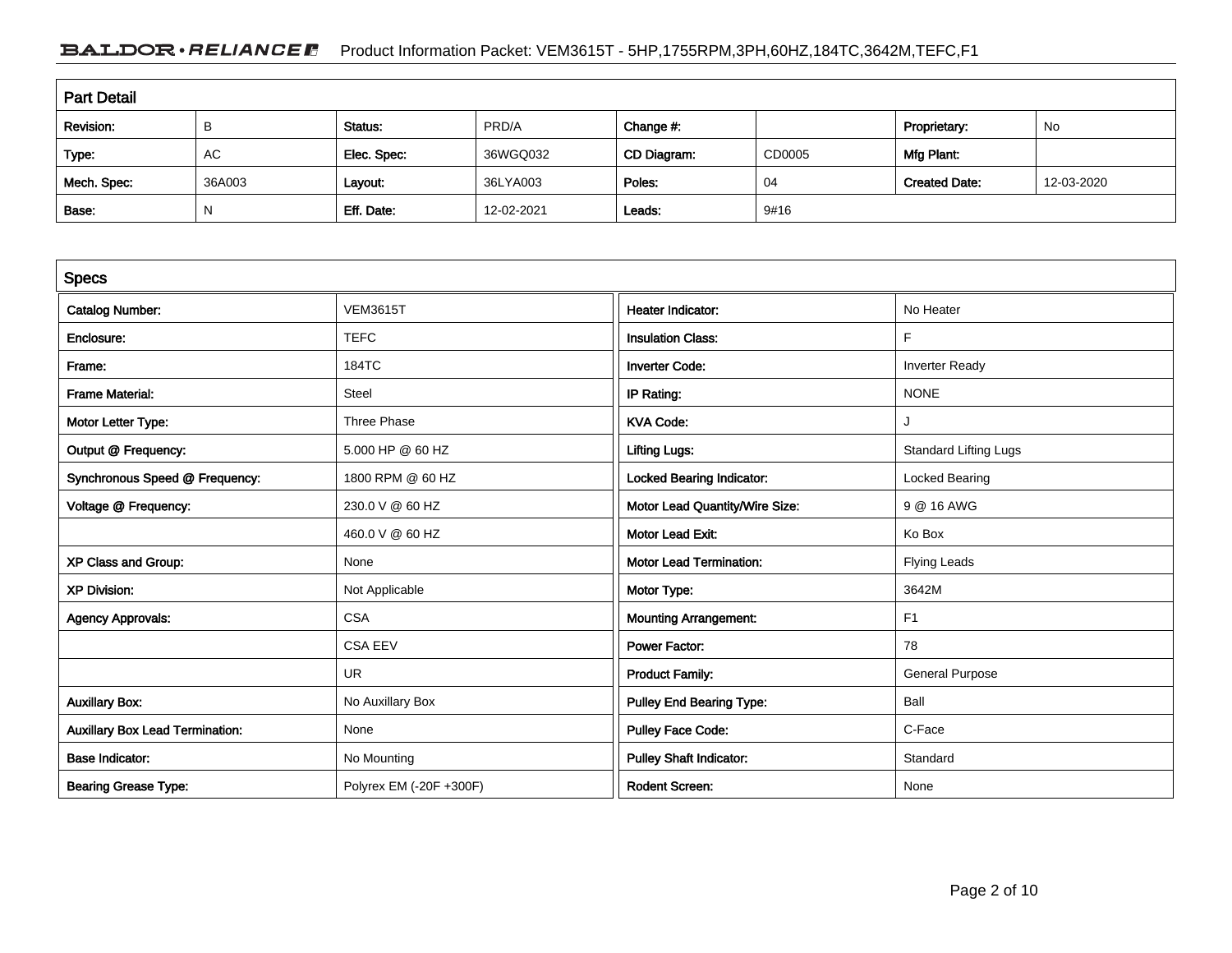| Blower:                               | None                      | <b>Shaft Extension Location:</b>   | <b>Pulley End</b>   |
|---------------------------------------|---------------------------|------------------------------------|---------------------|
| Current @ Voltage:                    | 6.700 A @ 460.0 V         | <b>Shaft Ground Indicator:</b>     | No Shaft Grounding  |
|                                       | 14.000 A @ 208.0 V        | <b>Shaft Rotation:</b>             | Reversible          |
|                                       | 13.400 A @ 230.0 V        | <b>Shaft Slinger Indicator:</b>    | No Slinger          |
| Design Code:                          | B                         | <b>Speed Code:</b>                 | Single Speed        |
| Drip Cover:                           | No Drip Cover             | <b>Motor Standards:</b>            | <b>NEMA</b>         |
| Duty Rating:                          | <b>CONT</b>               | <b>Starting Method:</b>            | Direct on line      |
| <b>Electrically Isolated Bearing:</b> | Not Electrically Isolated | Thermal Device - Bearing:          | None                |
| <b>Feedback Device:</b>               | NO FEEDBACK               | Thermal Device - Winding:          | None                |
| <b>Front Face Code:</b>               | Standard                  | <b>Vibration Sensor Indicator:</b> | No Vibration Sensor |
| Front Shaft Indicator:                | None                      | <b>Winding Thermal 1:</b>          | None                |
|                                       |                           | <b>Winding Thermal 2:</b>          | None                |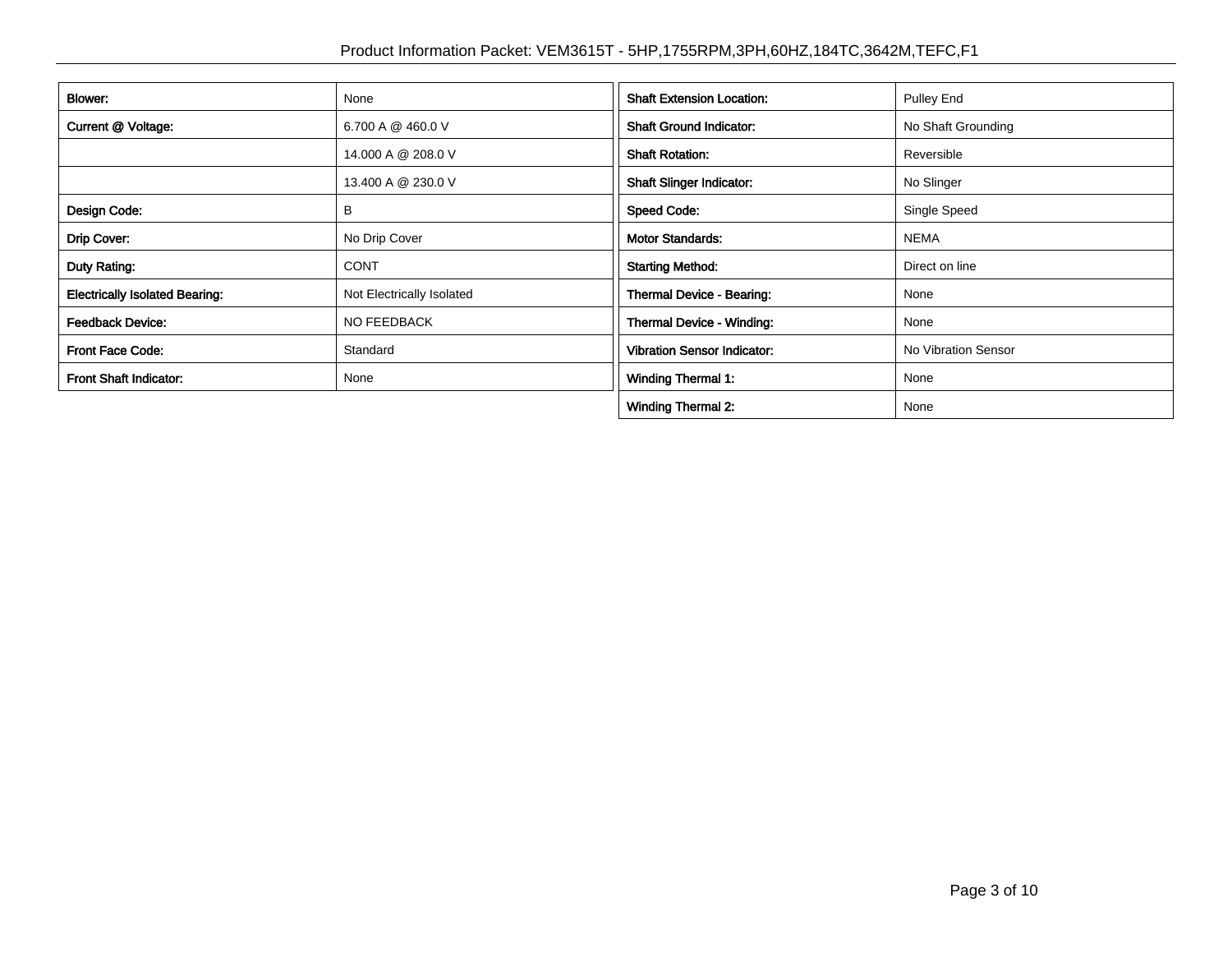| Nameplate NP3441LUA        |                                                                        |
|----------------------------|------------------------------------------------------------------------|
|                            | <b>CAT.NO. VEM3615T</b>                                                |
|                            | SPEC 36A003Q032G2                                                      |
| HP 5                       |                                                                        |
|                            | VOLTS 230/460                                                          |
|                            | AMPS 13.4/6.7                                                          |
|                            | <b>RPM</b> 1755                                                        |
|                            | $HZ$ 60<br>PH 3<br>FRAME 184TC                                         |
|                            | $DES$ <sub>B</sub><br>$SF$ 1.15<br>CODE <sup>J</sup><br><b>CLASS</b> F |
| NEMA NOM. EFF 89.5         | $PF$ 78                                                                |
|                            | RATING 40C AMB-CONT                                                    |
|                            | $CC$ 010A<br><b>USABLE AT 208V 14</b>                                  |
|                            | <b>ENCL</b> TEFC<br>SER                                                |
|                            | <b>ODE</b> 6205<br>$DE$ 6206                                           |
| <b>VPWM INVERTER READY</b> |                                                                        |
| CT6-60H(10:1)VT3-60H(20:1  |                                                                        |
|                            | SF1.0<br>50HZ 5HP 190/380V 15.6/7.8A                                   |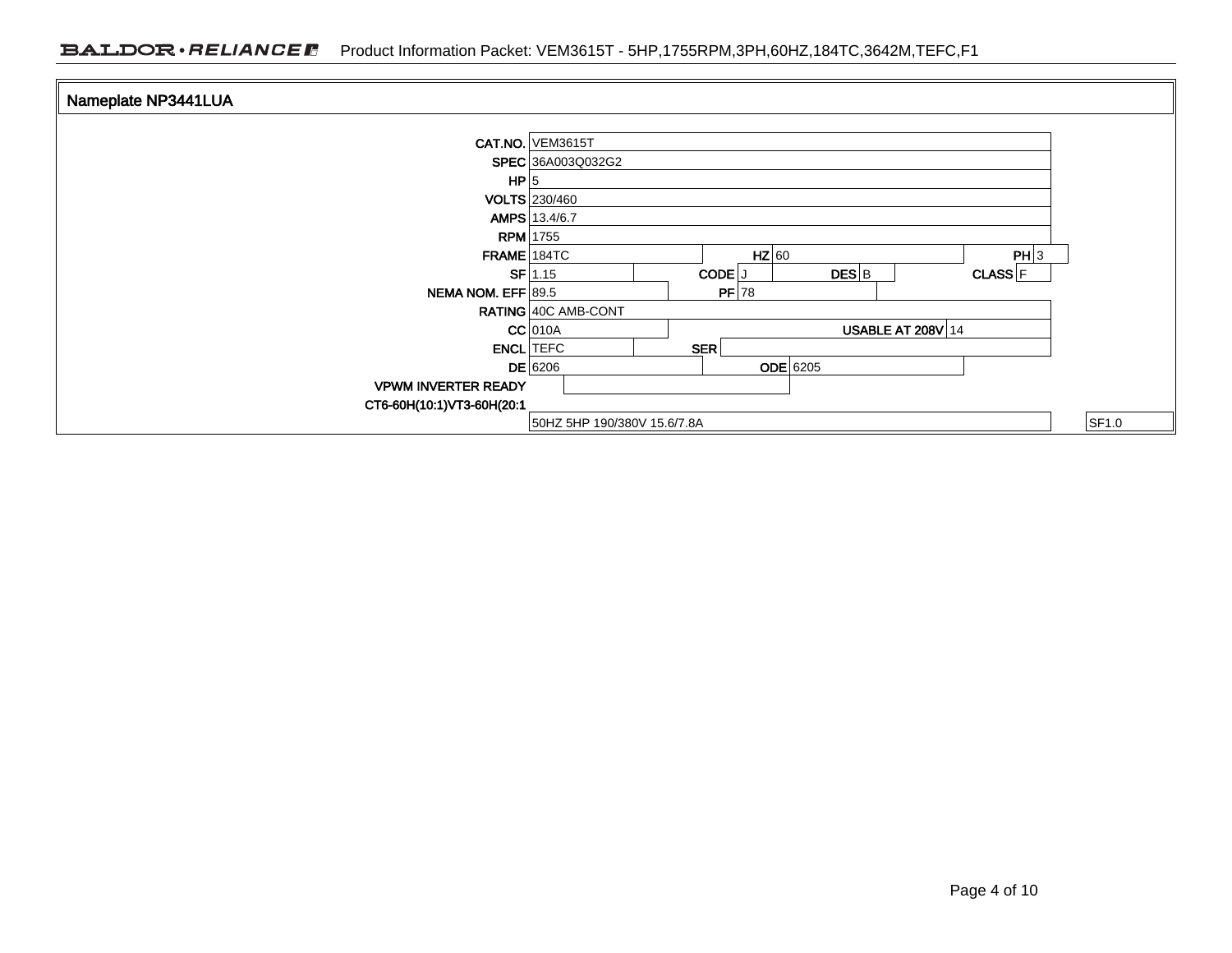| <b>Parts List</b> |                                          |          |  |  |  |
|-------------------|------------------------------------------|----------|--|--|--|
| Part Number       | Description                              | Quantity |  |  |  |
| SA388436          | SA 36A003Q032G2                          | 1.000 EA |  |  |  |
| RA378797          | RA 36A003Q032G2                          | 1.000 EA |  |  |  |
| 36FN3000C01SP     | EXFN, PLASTIC, 5.25 OD, .912 ID          | 1.000 EA |  |  |  |
| 36CB3004          | 36 CB CASTING W/1.09 DIA LEAD HOLE @ 6:0 | 1.000 EA |  |  |  |
| 36GS1000SP        | GASKET-CONDUIT BOX, .06 THICK #SV-330 LE | 1.000 EA |  |  |  |
| 51XB1016A08       | 10-16X 1/2HXWSSLD SERTYB                 | 2.000 EA |  |  |  |
| 11XW1032G06       | 10-32 X .38, TAPTITE II, HEX WSHR SLTD U | 1.000 EA |  |  |  |
| HW3001B01         | BRASS CUP WASHER, FOR #10 SCREW          | 1.000 EA |  |  |  |
| 36EP3104A01       | FREP MACH ASSEMBLY FOR ROUTING           | 1.000 EA |  |  |  |
| HW4500A01         | 1641B(ALEMITE)400 UNIV, GREASE FITT      | 1.000 EA |  |  |  |
| HW5100A05         | WVY WSHR F/205 & 304 BRGS                | 1.000 EA |  |  |  |
| 36EP3301A23       | PUEP ASSEMBLY FOR ROUTING PURPOSES       | 1.000 EA |  |  |  |
| HW4500A01         | 1641B(ALEMITE)400 UNIV, GREASE FITT      | 1.000 EA |  |  |  |
| 10XN2520A28       | 1/4-20X 1 3/4 HEX HD                     | 4.000 EA |  |  |  |
| HW1001A25         | LOCKWASHER 1/4, ZINC PLT .493 OD, .255 I | 4.000 EA |  |  |  |
| 51XB1214A16       | 12-14X1.00 HXWSSLD SERTYB                | 1.000 EA |  |  |  |
| 36FH4009A102      | <b>IEC FH GREASER PRIMED</b>             | 1.000 EA |  |  |  |
| 51XW1032A06       | 10-32 X .38, TAPTITE II, HEX WSHR SLTD S | 3.000 EA |  |  |  |
| 36CB4516          | 750LIPPED CB LID - GALVANNEAL            | 1.000 EA |  |  |  |
| 37GS1001          | GASKET, CONDUIT BOX LID, .06 THICK LEXID | 1.000 EA |  |  |  |
| 51XW0832A07       | 8-32 X .44, TAPTITE II, HEX WSHR SLTD SE | 4.000 EA |  |  |  |
| HW2501E16         | KEY, 1/4 SQ X 1.750                      | 1.000 EA |  |  |  |
| HA7000A02         | KEY RETAINER RING, 1 1/8 DIA, 1 3/8 DIA  | 1.000 EA |  |  |  |
| 85XU0407S04       | 4X1/4 U DRIVE PIN STAINLESS              | 2.000 EA |  |  |  |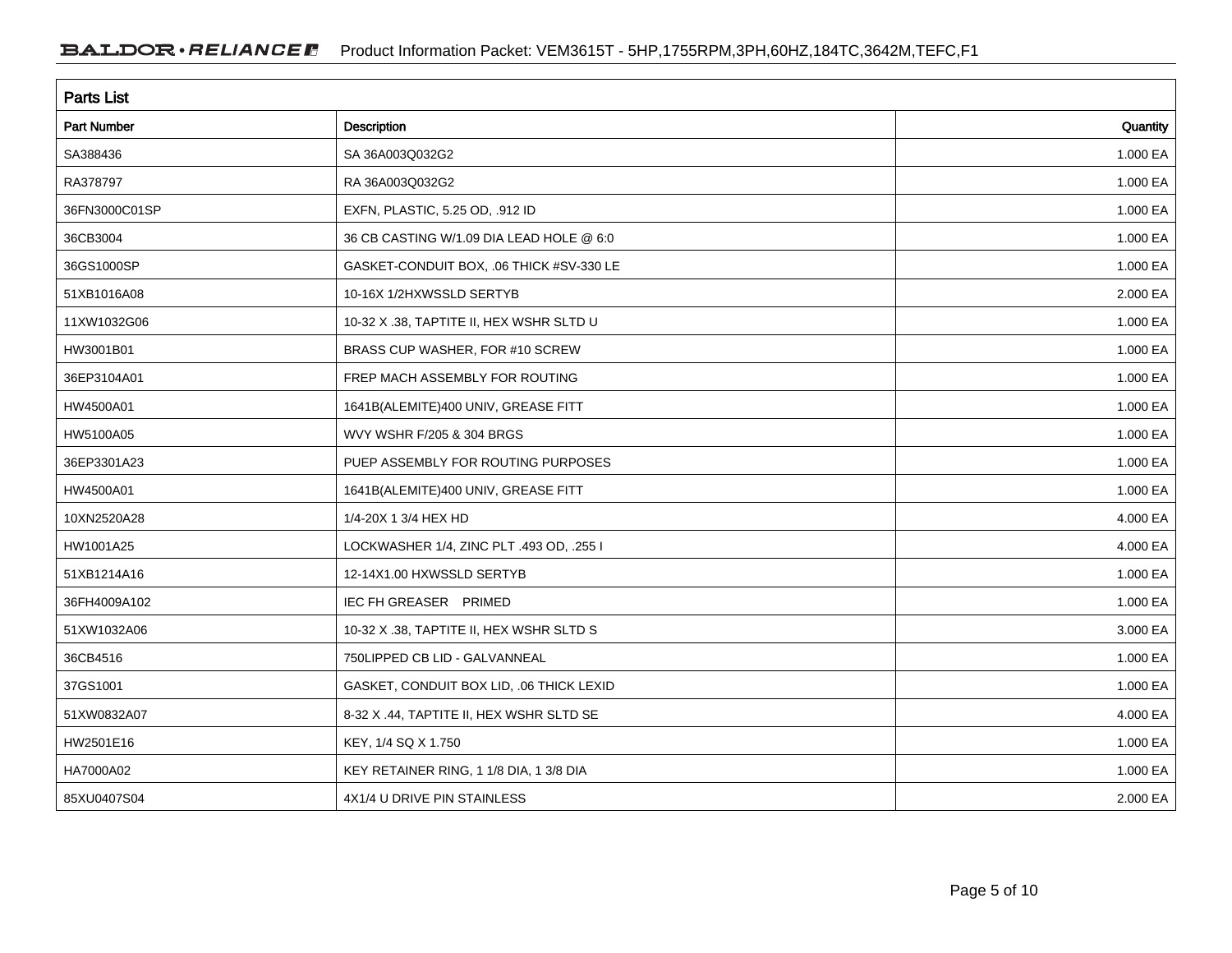| Parts List (continued) |                                          |          |  |  |  |
|------------------------|------------------------------------------|----------|--|--|--|
| <b>Part Number</b>     | Description                              | Quantity |  |  |  |
| HW3200A01              | 3/8-16X3/4 I-BLT WELDED F/S              | 1.000 EA |  |  |  |
| MJ1000A02              | GREASE, POLYREX EM EXXON                 | 0.050 LB |  |  |  |
| LB1115N                | LABEL, LIFTING DEVICE (ON ROLLS)         | 1.000 EA |  |  |  |
| HA3101A28              | THRUBOLT 1/4-20 X 12.500 OHIO ROD        | 4.000 EA |  |  |  |
| MG1000Y03              | MUNSELL 2.53Y 6.70/ 4.60, GLOSS 20,      | 0.022 GA |  |  |  |
| LC0005E01              | CONN.DIA./WARNING LABEL (LC0005/LB1119N) | 1.000 EA |  |  |  |
| NP3441LUA              | ALUM SUPER-E VPWM INV READY UL CSA-EEV C | 1.000 EA |  |  |  |
| 36PA1001               | PKG GRP, PRINT<br>PK1017A06              | 1.000 EA |  |  |  |
| PK3082                 | STYROFOAM CRADLE                         | 1.000 EA |  |  |  |
| MN416A01               | TAG-INSTAL-MAINT no wire (2100/bx) 4/22  | 1.000 EA |  |  |  |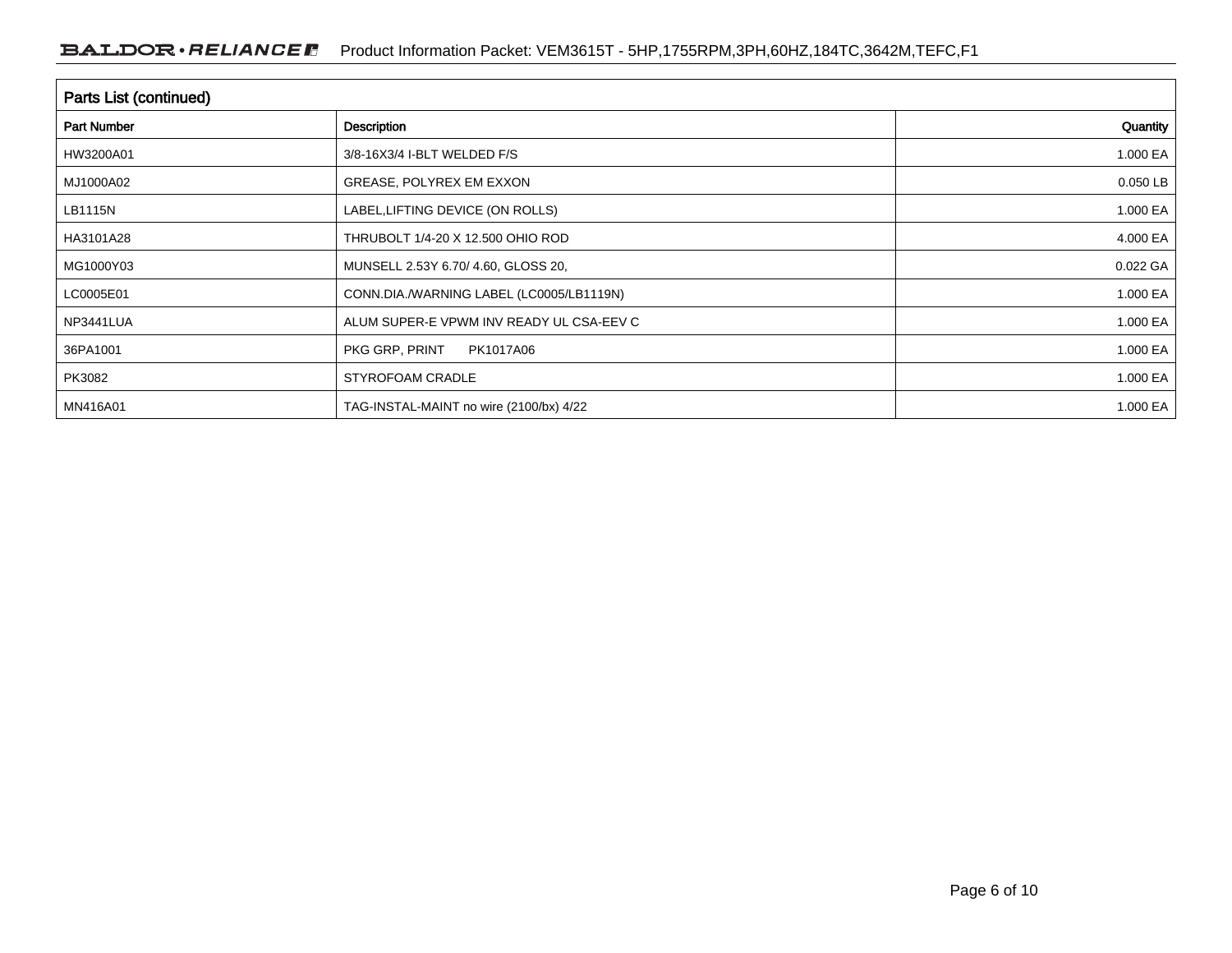#### **AC Induction Motor Performance Data**

Record # 89917Typical performance - not guaranteed values

| Winding: 36WGQ032-R001<br><b>Type: 3642M</b> |                   | <b>Enclosure: TEFC</b> |                                                 |                            |
|----------------------------------------------|-------------------|------------------------|-------------------------------------------------|----------------------------|
| <b>Nameplate Data</b>                        |                   |                        | 460 V, 60 Hz:<br><b>High Voltage Connection</b> |                            |
| <b>Rated Output (HP)</b>                     |                   | 5                      | <b>Full Load Torque</b>                         | 15 LB-FT                   |
| <b>Volts</b>                                 |                   | 230/460                | <b>Start Configuration</b>                      | direct on line             |
| <b>Full Load Amps</b>                        |                   | 13.4/6.7               | <b>Breakdown Torque</b>                         | 53.1 LB-FT                 |
| <b>R.P.M.</b>                                |                   | 1755                   | <b>Pull-up Torque</b>                           | 23.4 LB-FT                 |
| Hz                                           | 60 Phase          | 3                      | <b>Locked-rotor Torque</b>                      | 34.7 LB-FT                 |
| <b>NEMA Design Code</b>                      | <b>B KVA Code</b> |                        | <b>Starting Current</b>                         | 49.8 A                     |
| Service Factor (S.F.)                        |                   | 1.15                   | <b>No-load Current</b>                          | 3.31A                      |
| <b>NEMA Nom. Eff.</b>                        | 89.5 Power Factor | 78                     | Line-line Res. $@$ 25 <sup>o</sup> C            | $2.4 \Omega$               |
| <b>Rating - Duty</b>                         |                   | 40C AMB-CONT           | Temp. Rise @ Rated Load                         | $71^{\circ}$ C             |
| S.F. Amps                                    |                   |                        | Temp. Rise @ S.F. Load                          | $86^{\circ}$ C             |
|                                              |                   |                        | <b>Locked-rotor Power Factor</b>                | 40.6635                    |
|                                              |                   |                        | <b>Rotor inertia</b>                            | $0.391$ lb-ft <sup>2</sup> |

**Load Characteristics 460 V, 60 Hz, 5 HP**

| % of Rated Load     | 25   | 50   | 75   | 100  | 125  | 150  | S.F. |
|---------------------|------|------|------|------|------|------|------|
| <b>Power Factor</b> | 38   | 60   | 72   | 79   | 82   | 84   | 81   |
| <b>Efficiency</b>   | 83.8 | 88.9 | 89.8 | 89.5 | 88.4 | 86.8 | 88.8 |
| Speed               | 1789 | 1778 | 1766 | 1753 | 1738 | 1722 | 1744 |
| <b>Line amperes</b> | 3.64 | 4.39 | 5.45 | 6.66 | 8.08 | 9.67 | 7.51 |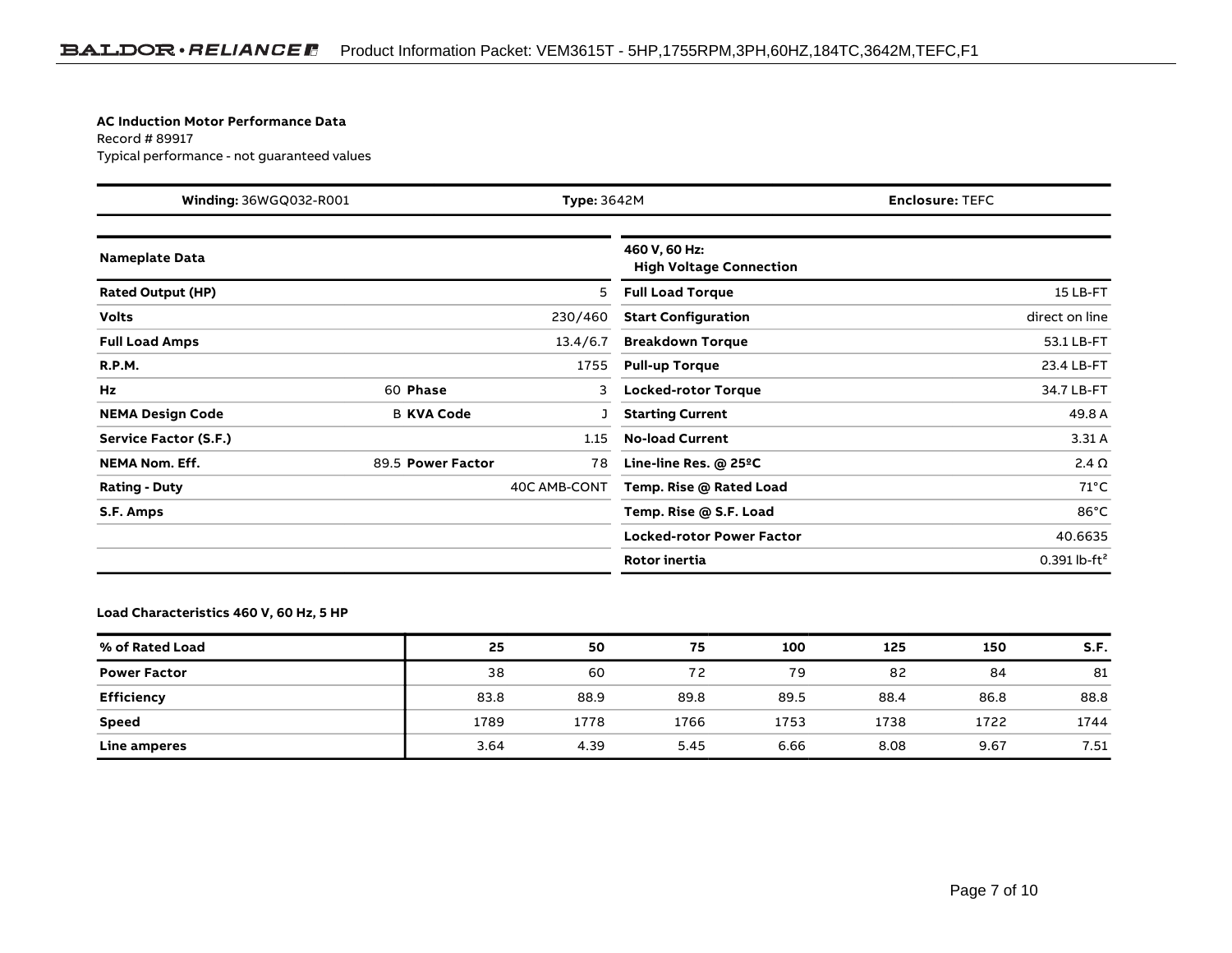

Performance Graph at 460V, 60Hz, 5.0HP Typical performance - Not guaranteed values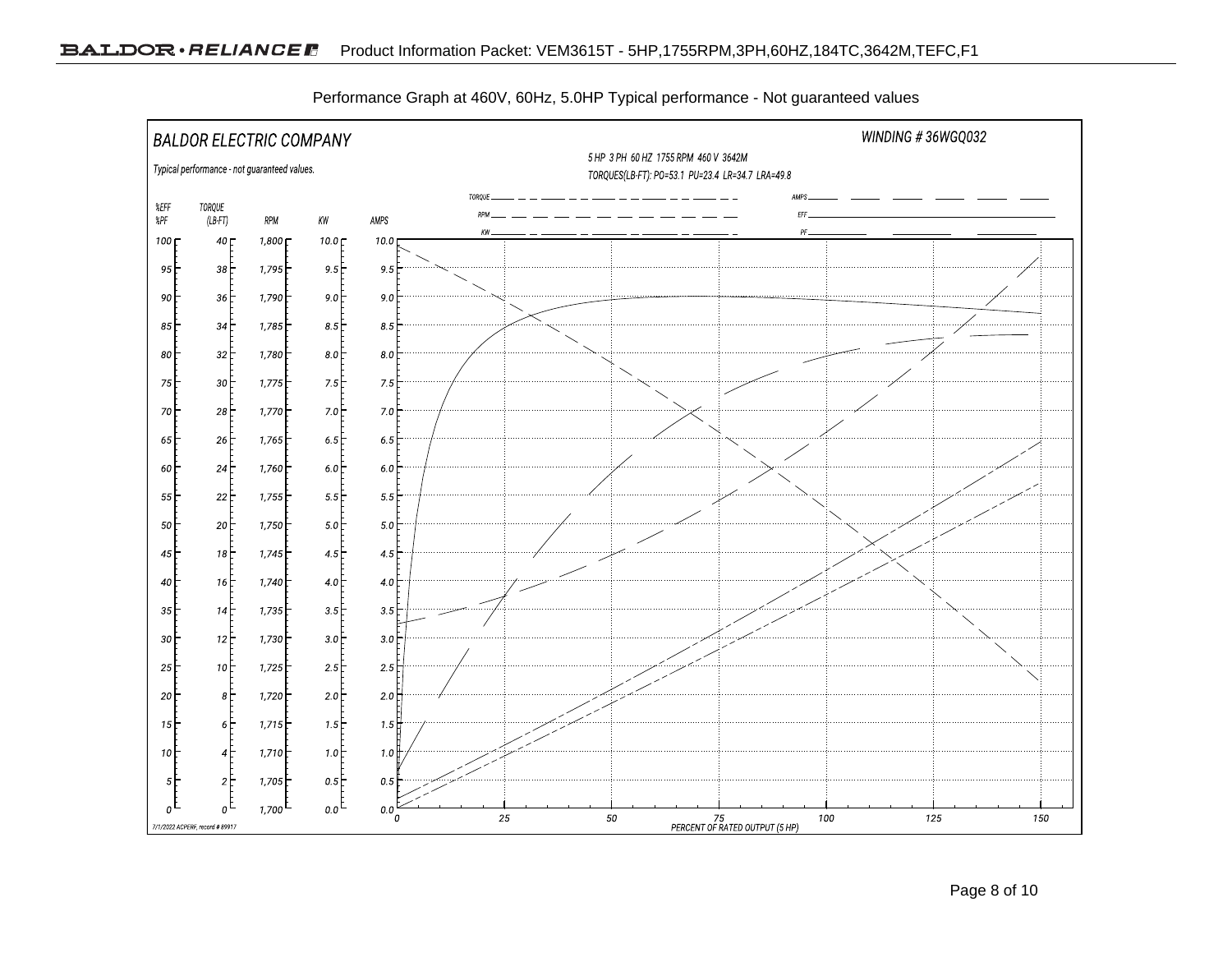